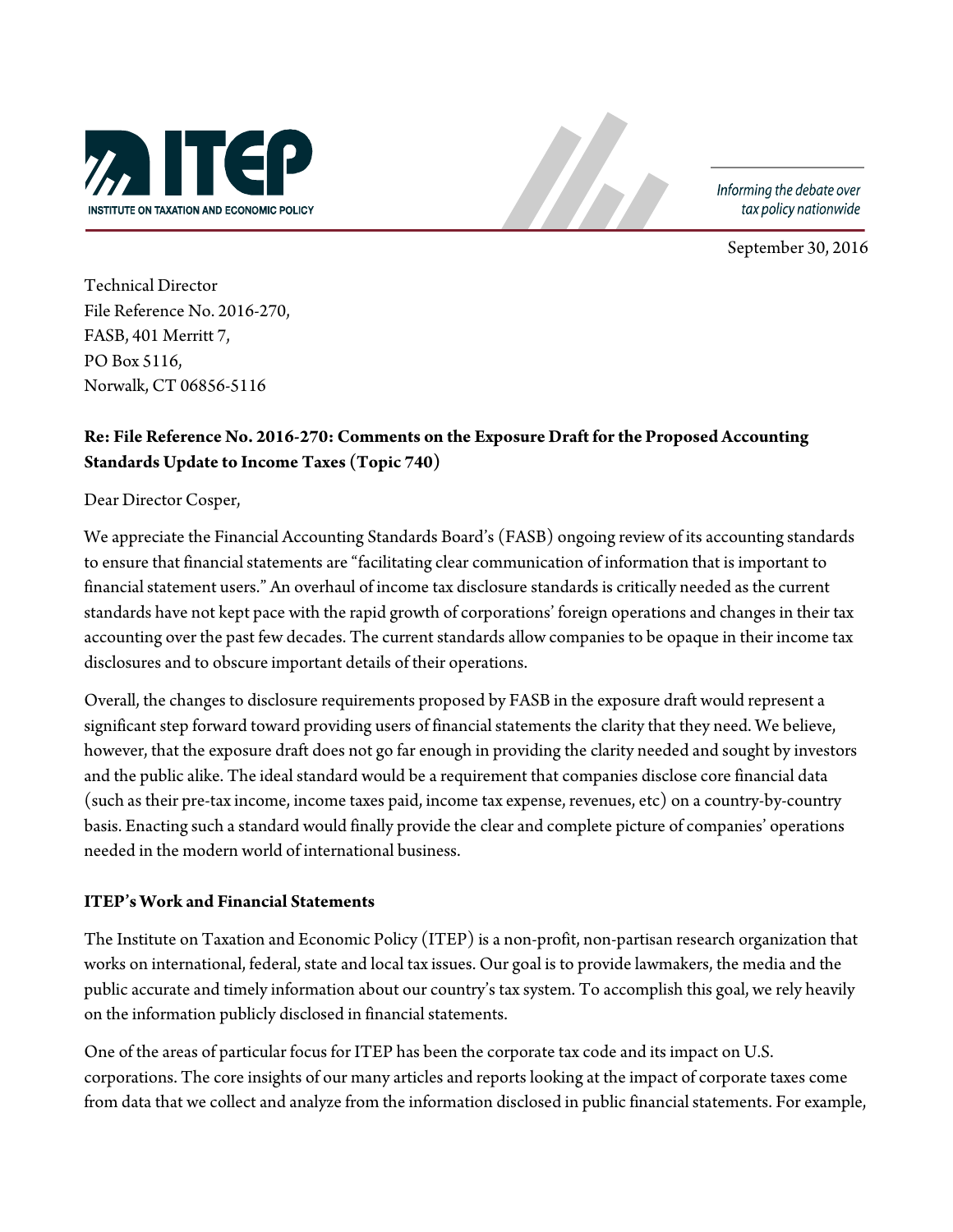our most recent comprehensive analysis of Fortune 500 companies' federal effective tax rates, titled *"The Sorry State of Corporate Taxes,"* was based entirely on the income and tax expense information that can be gleaned from compan[i](#page-3-0)es' 10-K filings to the Securities and Exchange Commission (SEC).<sup>:</sup> Similarly, we use 10-K filings as the core source of information in our major report, titled *"Offshore Shell Games."* looking at companies' offshore earnings and the taxes they may owe on those earnings. [ii](#page-3-1)

Our work provides critical information to the public and lawmakers alike on the effective taxrates paid by large companies, how much they owe in taxes on foreign earnings and the different strategies that companies use to lower their tax rates. Time and again, however, we have found that the data provided in public disclosures, even when combed through in exacting detail and with expertise, are wholly inadequate in providing a complete picture of how companies interact with the corporate tax code.

Inadequate financial statement disclosure is a huge barrier to creating a fair, efficient and sustainable tax code because those making decisions about the tax code are forced to do so in a context where much of the corporate tax code's impact is unknown. For example, without knowing the effective tax rates that U.S. companies pay, it is difficult to determine if the U.S. tax rate is competitive with the tax rates paid by companies to other countries. In addition, without adequate information on a company's offshore operations, it is difficult to determine the extent to which companies' income is being taxed in those jurisdictions where it does significant business or whether the company is taking advantage of mismatches between various countries' tax codes to shift its income into low tax jurisdiction. With lawmakers from across the political spectrum looking to reform the business tax code in the coming years, improving public disclosure of corporate tax and financial information will prove critical in allowing lawmakers and the public to have a better understanding of the tax code and how it might be improved going forward.<sup>[iii](#page-3-2)</sup>

### **Improving Disclosure**

## *The Benefits of Country-by-Country Disclosure*

The best way to provide the media, lawmakers and the public the information they need to make informed decisions about our nation's tax code would be to require companies to publicly disclose key financial data on a country-by-country basis. Ideally, this would include the disclosure of total revenues, profit, income tax paid, tax cash expense, stated capital, accumulated earnings, number of employees on a full-time basis, and book value of tangible assets on a country-by-country basis. For many companies that will already have to file country-bycountry reports to the Internal Revenue Service (IRS) in the coming years, providing this information in financial statements would represent little to no additional cost.<sup>[iv](#page-3-3)</sup>

With this information, it would be possible to determine the level of tax that individual companies and the corporate sector as a whole are paying. From a public policy perspective, a good starting point for determining whether corporate taxes should be increased or decreased is knowing exactly how much companies are truly paying under the current code. Similarly, breaking out such effective tax rate information by economic sector could allow for a deeper understanding of how various tax breaks in the code affect the rates that companies pay and thus for a better evaluation of whether to reform or repeal these breaks.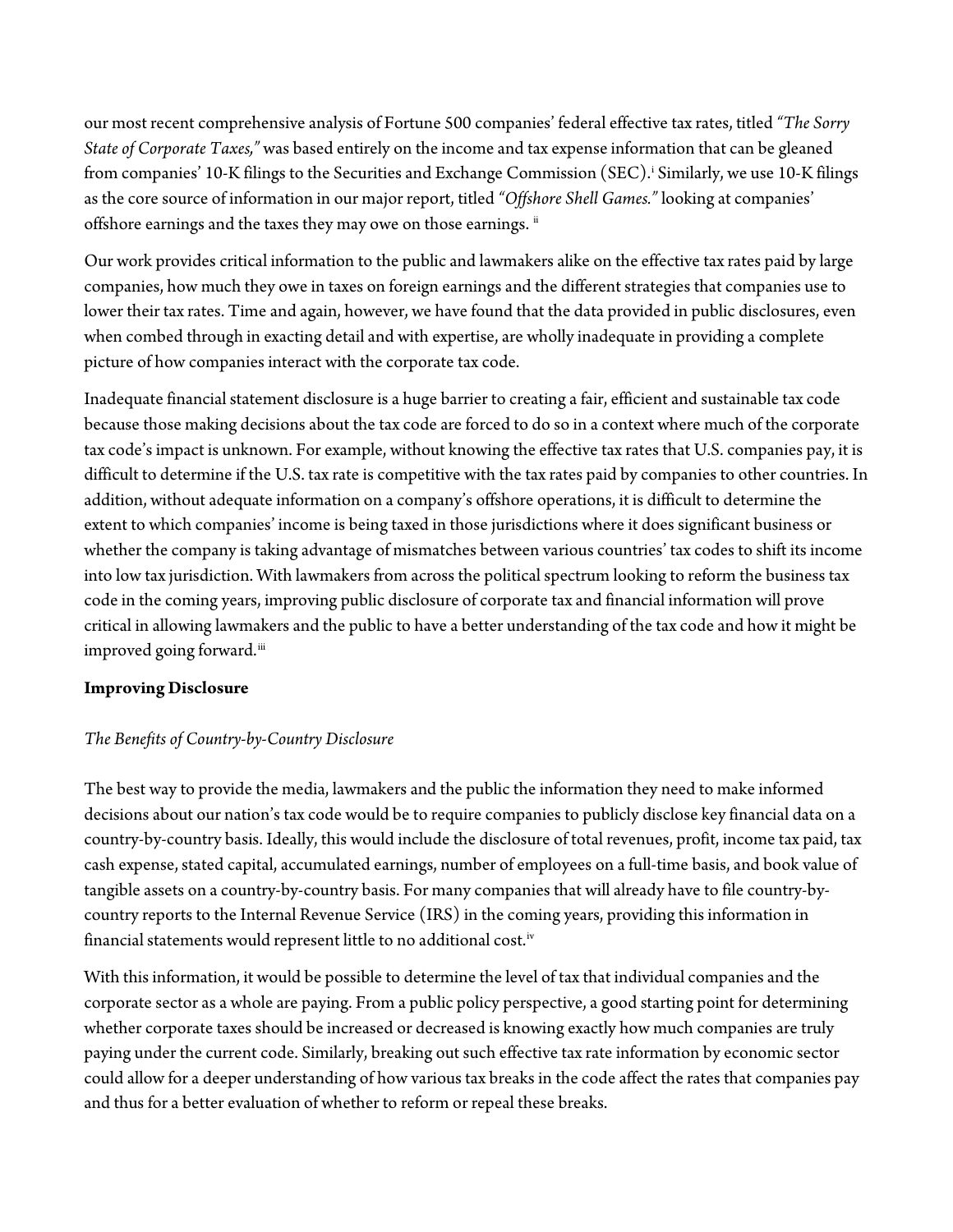In addition, breaking out the information on a country-by-country basis would provide a clear picture of any disconnections between the economic activities of companies and where they are declaring their income for tax purposes. For example, this information could show if a company is reporting a suspiciously large amount of its income in a jurisdiction where it has little to no activity and faces no taxation, while at the same time declaring a low amount of income in a jurisdiction where it faces a higher tax rate but performs a substantial amount of its business. This information would be invaluable to lawmakers in the U.S. and countries across the world in determining whether or not they should be taking action to taxincome that is being shifted to low- or zero-tax jurisdictions.

### *Addressing Changes in the Exposure Draft*

Taken as it is, the FASB exposure draft on income tax disclosure would communicate more clearly the tax and financial position of disclosing corporations. Perhaps the most crucial improvement is that the new rules require that companies disaggregate income tax paid between domestic and foreign rather than reporting one worldwide figure. Breaking income taxes paid out between foreign and domestic will allow research organizations like ITEP to better estimate the effective tax rates that companies pay to the United States versus foreign countries as a whole. Building on this, the exposure draft would require companies to disaggregate their foreign taxes paid by any countries that are significant. Such information would be valuable in determining the tax rates that each company is paying where it does a significant amount of business.

While disaggregating income taxes as proposed would be valuable, the potential value of these additional disclosures is undermined by the failure to require companies to disclose pre-tax income by significant country as well. Without knowing the company's pre-tax income, it is impossible to determine the tax rate being paid by companies in the significant countries in which they do business. To fix this issue, FASB should require companies to disaggregate both pre-tax income and taxes paid for countries in which they have either significant income or significant taxes. Without such a requirement, companies would only be required under the rules to report their income tax paid information for those countries for which they have significant income taxes, meaning that this requirement would exclude precisely those countries where the company is paying an insignificant amount in taxes because they are shifting profits into low- or no-tax jurisdictions.

In addition, it would be extremely valuable for FASB to require companies to further disaggregate domestic taxes paid and domestic tax expense, into federal and state taxes paid and expense. This would allow for better understanding of the relative levels of federal and state income taxes that companies pay, an important piece of information in understanding our multi-level corporate tax system. Such information would also allow researchers of state tax policy as well as state lawmakers to get a better understanding of the amount that companies are paying on the state level and whether they may be engaged in interstate profit shifting.

Another pair of positive changes proposed in the draft are the disclosure of the aggregate amount of cash, cash equivalents and marketable securities held by foreign subsidiaries and an explanation for any change in assertion about indefinite reinvestment of undistributed foreign earnings. Taken together these rules will provide a clearer